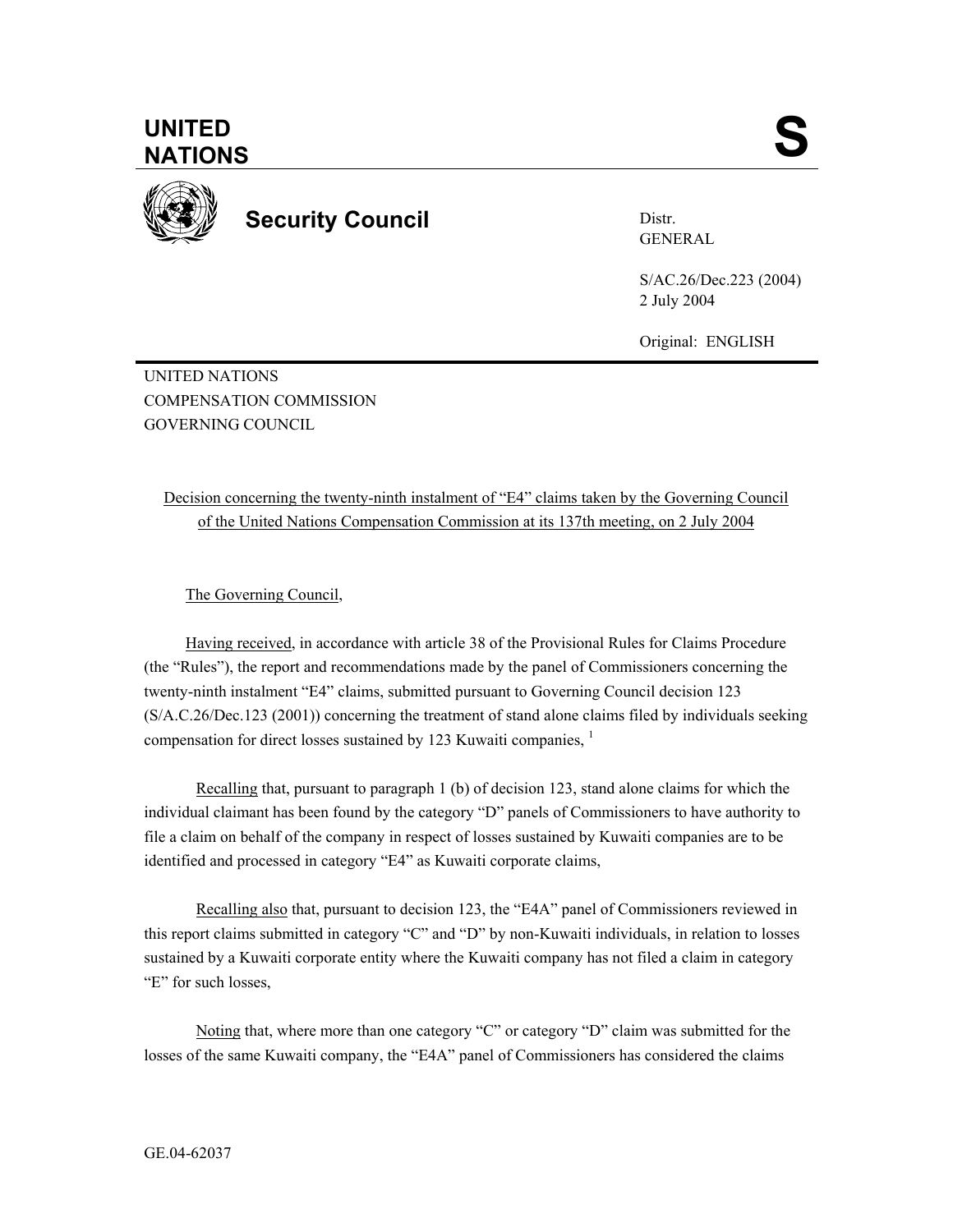together in order to review the consolidated losses of the company,

Noting also that the category "D" panels of Commissioners found that all of the individual claimants who have filed category "C" or "D" claims included in this instalment have shown authority to file the claim on behalf of the Kuwaiti company,

1. Approves the recommendations made by the panel of Commissioners, and, accordingly,

2. Decides, pursuant to decision 123 and article 40 of the Rules, to approve the amounts of the recommended awards concerning the Kuwaiti corporate claims covered in the report. The aggregate amount awarded, based on the recommendations contained in annex I of the report, is as follows:

| Number of Kuwaiti<br>corporate claims<br>recommended for<br>payment | Number of Kuwaiti<br>corporate claims not<br>recommended for<br>payment | Amount of<br>compensation claimed<br><u>(USD)</u> | Amount of<br>compensation<br>recommended (USD) |
|---------------------------------------------------------------------|-------------------------------------------------------------------------|---------------------------------------------------|------------------------------------------------|
| 114                                                                 |                                                                         | 170,535,885                                       | 58,703,291                                     |

Table 1. Recommended awards for stand alone claims

3. Recalls that, in addition to implementing the awards set out in paragraph 2 above, pursuant to paragraph 1 (e) of decision 123, the Executive Secretary will, within the limits of duly registered claims, carry into effect the decisions of the bilateral committees constituted pursuant to the guidelines annexed to decision 123 when payment is made,

4. Recalls also that paragraph 1 (g) of decision 123 directs the Executive Secretary to make payments on behalf of the Government of the State of Kuwait, pursuant to the irrevocable delegation of authority annexed to decision 123, to the Governments and other submitting entities of the portions of awards of compensation to which category "C" and/or "D" claimants are entitled, as determined by the bilateral committees under the guidelines, as follows<sup>2</sup>:

 $\frac{1}{1}$ 

<sup>&</sup>lt;sup>1</sup> The text of the report appears in document S/AC.26/2004/8.<br><sup>2</sup> In conformity with the provisions on confidentiality in the Rules (article 30, paragraph 1, and article 40, paragraphs 5), information concerning the amount to be paid to each individual claimant will not be made public but will be provided to each respective Government and international organization separately.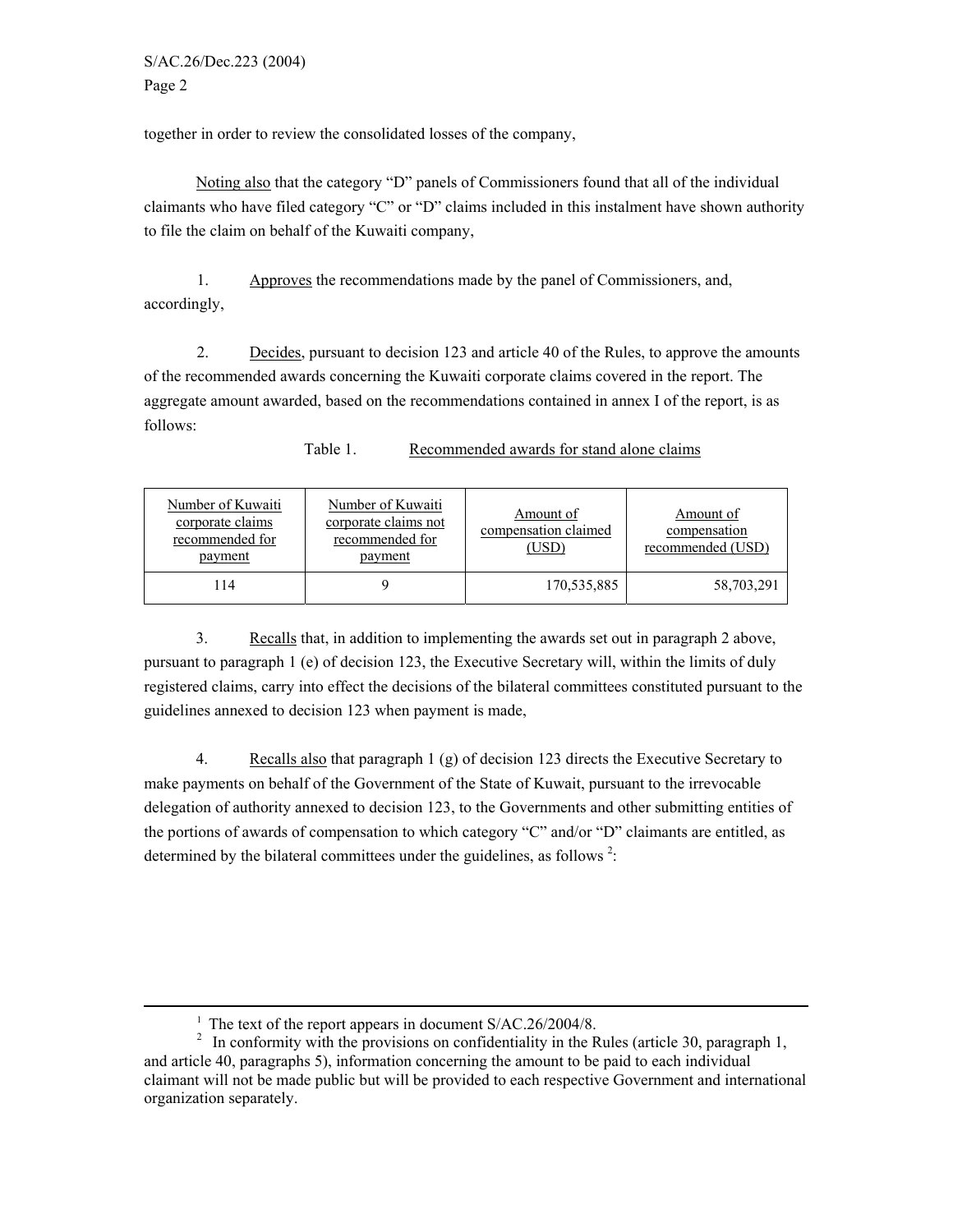| Table 2. | Distribution of awards to individual claimants applying bilateral committee |
|----------|-----------------------------------------------------------------------------|
|          | determinations made pursuant to article 2 of the guidelines annexed to      |
|          | decision 123 to recommended awards in the twenty-ninth instalment report    |

| Country or international<br>organization | Number of individual<br>claims | Amount claimed for<br>corporate losses in<br>individual claims (USD) | Amount of compensation<br>(USD) |  |
|------------------------------------------|--------------------------------|----------------------------------------------------------------------|---------------------------------|--|
| Canada                                   | 7                              | 2,107,696                                                            | 417,339                         |  |
| Egypt                                    | 1                              | 892,952                                                              | 238,963                         |  |
| India                                    |                                | 615,000                                                              | 163,212                         |  |
| Iran                                     | 1                              | 543,990                                                              | 195,965                         |  |
| Jordan                                   | 110                            | 145,807,774                                                          | 51,822,303                      |  |
| Lebanon                                  | 1                              | 134,948                                                              | 85,799                          |  |
| Pakistan                                 | 1                              | 135,426                                                              | 931                             |  |
| Syrian Arab Republic                     | 8                              | 16,572,062                                                           | 3,248,061                       |  |
| <b>United States</b>                     | 4                              | 1,256,595                                                            | 149,421                         |  |
| Yemen                                    | 1                              | 1,697,775                                                            | 437,927                         |  |
| <b>UNHCR Canada</b>                      | 1                              | 660,599                                                              | 5,804                           |  |
| <b>UNDP</b> Yemen                        | 1                              | 111,068                                                              | 46,932                          |  |
| Total                                    | 137                            | 170,535,885                                                          | 56,812,657                      |  |

5. Notes that, pursuant to the determinations of the bilateral committees as to the entitlement of individual claimants to the losses of Kuwaiti companies, the amounts of compensation recommended by the Panel to be paid to 13 individual claimants (claim numbers: 1811621, 1811665, 3003813, 3000313, 3002685, 3003526, 3004508, 3005042, 3013256, 3013289, 3013267, 3013266 and 1811642) have been reduced by a total amount of USD 1,434,869,

 6. Notes also that the amounts of compensation to be paid to 13 individual claimants (claim numbers: 3003793, 3003821, 3004981, 3013191, 3003673, 3004423, 3004508, 3005042, 3005094, 3013192, 3013203, 3013268 and 4005974), for the losses reviewed by the "E4A" panel of Commissioners in the report, have been reduced by a total amount of USD 455,765 to take into account compensation that the individual claimants have already received in categories "C" or "D" or from other sources such as compensation received from a Kuwaiti partner or the individual claimant's respective Governments,

7. Notes also, further to the distribution of amounts to individual claimants applying decisions of the bilateral committees to recommended awards in the twenty-ninth instalment report, one individual claimant (claim number 3013268 filed through the Government of Jordan) previously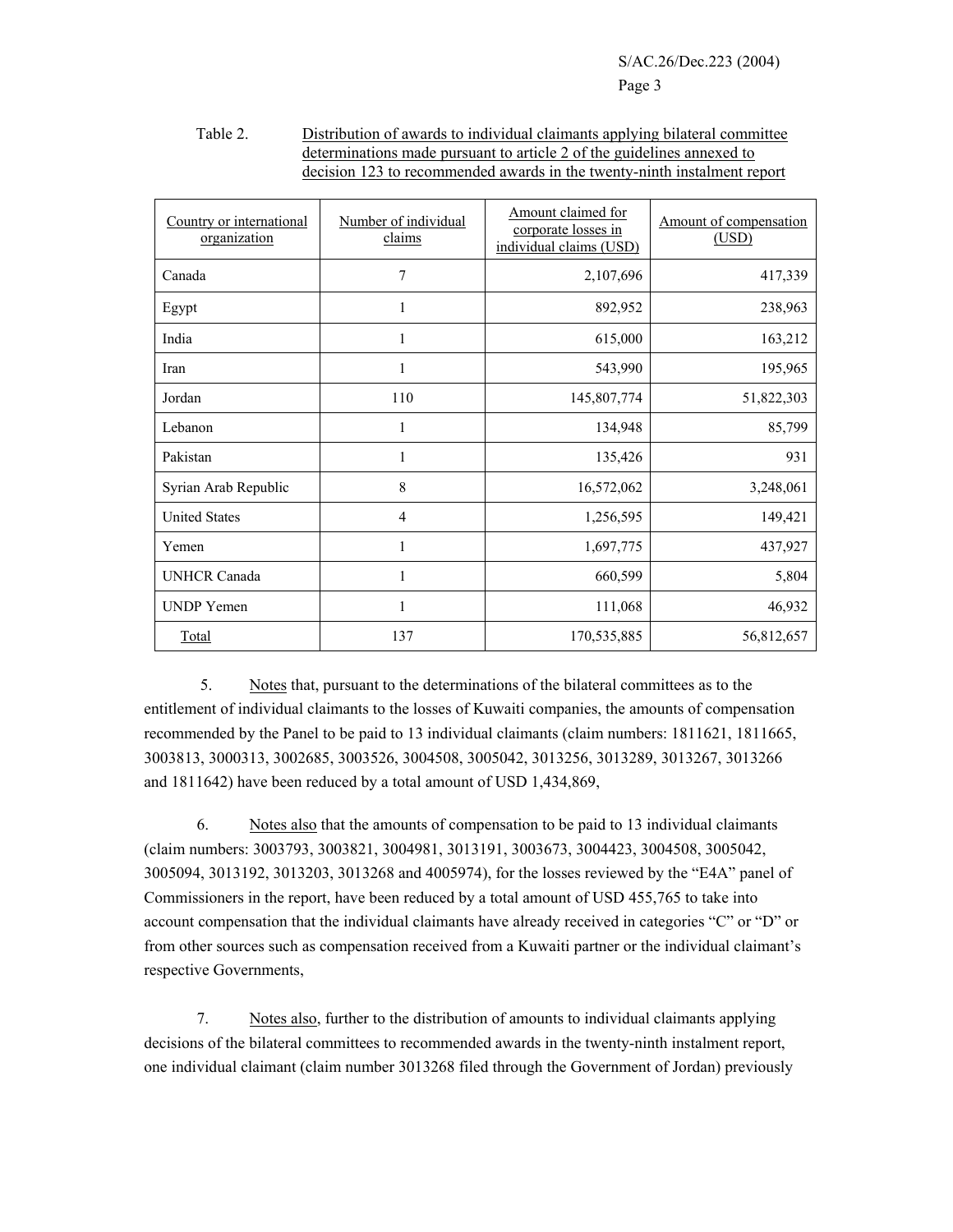received an award in category "C" that exceeds by a total amount of USD 40,890 the amounts to which he is entitled further to this decision,

8. Notes also, further to the distribution of amounts to individual claimants applying decisions of the bilateral committees to recommended awards in the twenty-ninth instalment report, two corporate claims (company claim numbers: 4006127 and 4006258) involve individual category "C" claims (claim numbers: 1560682 and 1551881 respectively, both filed through the Government of Jordan) for the losses of Kuwaiti companies which had been processed in that category and for which the awards received in category "C" exceeded the amount to which the category "C" individual claimant was entitled, and for which payment of USD 35,790 and USD 39,735 respectively is suspended from the amount to be paid to the associated three individual claimants (claim numbers: 1811642, 3013267 and 3013266),

9. Notes further that the "E4A" panel of Commissioners brought one corporate claim (claim number 4006218) to its attention in paragraphs 45 to 50 of its report and recommendations which relates to a previously paid category "D" claimant (claim number 3008009 filed through the Government of Kuwait) and for which payment of USD 189,491 is suspended from the associated individual claimant (claim number 3003673),

10. Instructs the secretariat to notify the responsible Governments to consider appropriate action to recover the total amount of USD 305,906 from the category "C" and "D" claimants referred to in paragraphs 7, 8 and 9 above and return it to the Compensation Fund,

11. Approves also the recommendations by the panel of Commissioners, with respect to two stand alone claims for losses sustained by Kuwaiti companies for which compensation was recommended in the report and recommendations concerning the twenty-third (A) instalment of "E4" claims 3/, and approved in decision 193 (S/AC.26/Dec.193 (2003)), which were re-examined by the panel of Commissioners in order to take into account related claims filed by individuals asserting losses in respect of those stand alone Kuwaiti companies, as referred to in paragraph 36 of the report and recommendations, and accordingly,

12. Decides, pursuant to decision 123, to approve the revised recommended awards concerning the two claims included in the report. The aggregate revised amounts awarded, based on the recommendations contained in annexes III and IV to the report, are as follows:

 $\frac{1}{3}$  $3$  The text of this report appears in document S/AC.26/2003/14.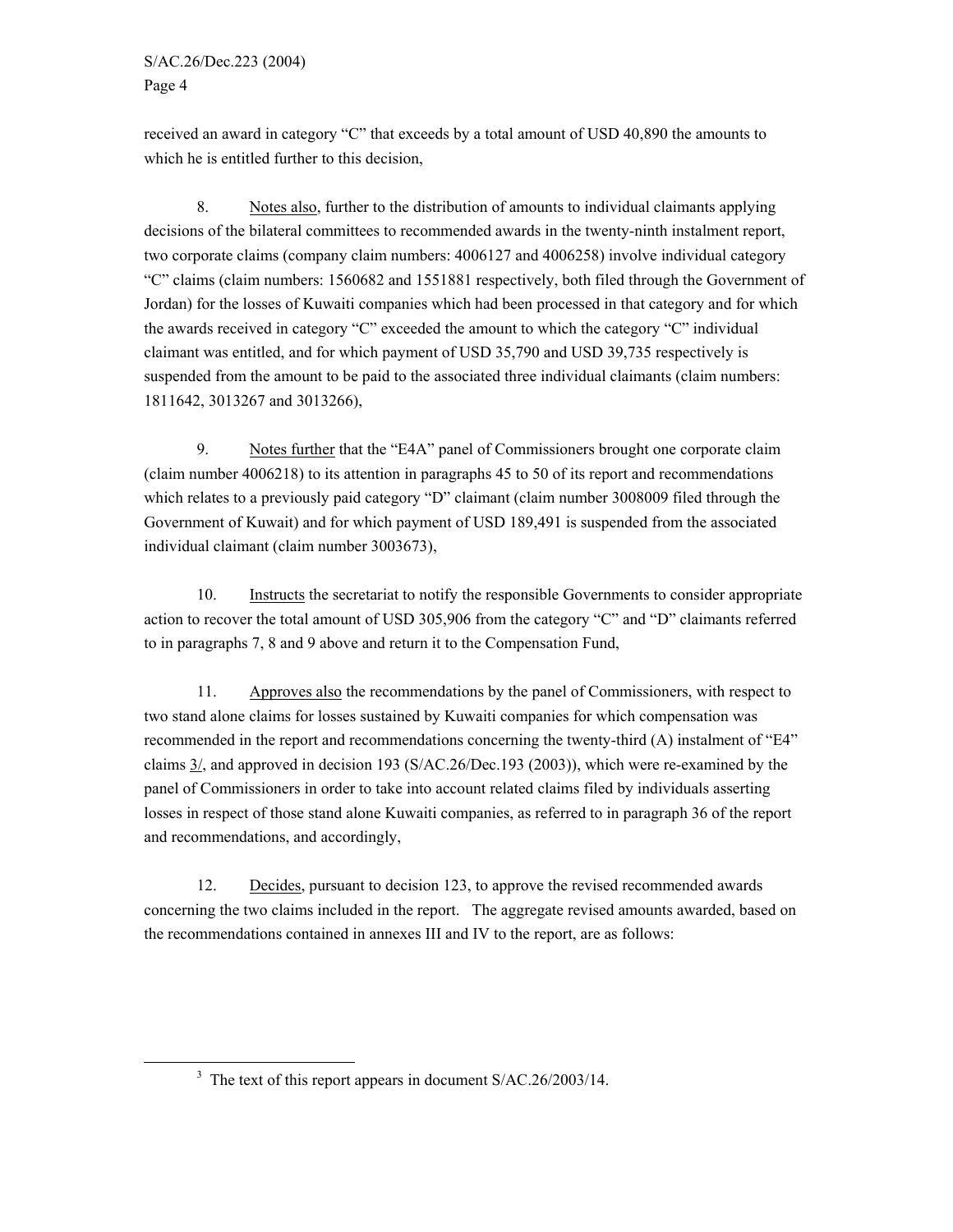| Country | Number of claims with | Previous total award | Revised total award |  |
|---------|-----------------------|----------------------|---------------------|--|
|         | revised awards        | $\overline{USD}$     | USD'                |  |
| Kuwait  |                       | 673,642              | 771,262             |  |

## Table 3. Instalment twenty-three (A) category "E4" claims revisions

13. Decides further that the revised total awards per instalment, based on the recommendations contained in annexes III and IV of the report and recommendations, are as follows:

Table 4. Revised awards for category "E4" claims

| Instalment         | Previous total award | Revised total award | Amount of net effect |  |
|--------------------|----------------------|---------------------|----------------------|--|
|                    | USD)                 | USD                 | USD'                 |  |
| Twenty-three $(A)$ | 38,891,974           | 38,989,594          | 97,620               |  |

14. Recalls that, in addition to implementing the revised awards set out in paragraph 11 above, pursuant to paragraph 1 (e) of decision 123, the Executive Secretary will, within the limits of duly registered claims, carry into effect the decisions of the bilateral committees constituted pursuant to the guidelines annexed to decision 123 when payment is made,

15. Recalls also that paragraph 1 (g) of decision 123 directs the Executive Secretary to make payments on behalf of the Government of the State of Kuwait, pursuant to the irrevocable delegation of authority annexed to decision 123, to the Governments and other submitting entities of the portions of awards of compensation to which category "C" and/or "D" claimants are entitled, as determined by the bilateral committees under the guidelines, as follows:

| Table 5. | Distribution of awards to individual claimants applying bilateral committee |
|----------|-----------------------------------------------------------------------------|
|          | determinations made pursuant to article 2 of the guidelines annexed to      |
|          | decision 123 to recommended revisions to awards                             |

| <b>Country</b> | Number of<br>individual<br>claims | Amount<br>claimed for<br>corporate losses<br>in individual<br>claims (USD) | Previous total<br>award (USD) | Revised total of<br>amount of<br>compensation<br>(USD) | Amount of<br>additional<br>compensation/<br>amount of<br>overpayment<br>(USD) |
|----------------|-----------------------------------|----------------------------------------------------------------------------|-------------------------------|--------------------------------------------------------|-------------------------------------------------------------------------------|
| India          |                                   | 957,500                                                                    | 241,792                       | 220,308                                                | (21, 484)                                                                     |
| Jordan         |                                   | 1,263,858                                                                  | 431,850                       | 550,954                                                | 119,104                                                                       |

16. Notes that, further to the revision of the two stand alone Kuwaiti company claims and the distribution of amounts to individual claimants applying decisions of the bilateral committees to the recommended revised awards, one individual claimant (claim no. 3013165) previously received an